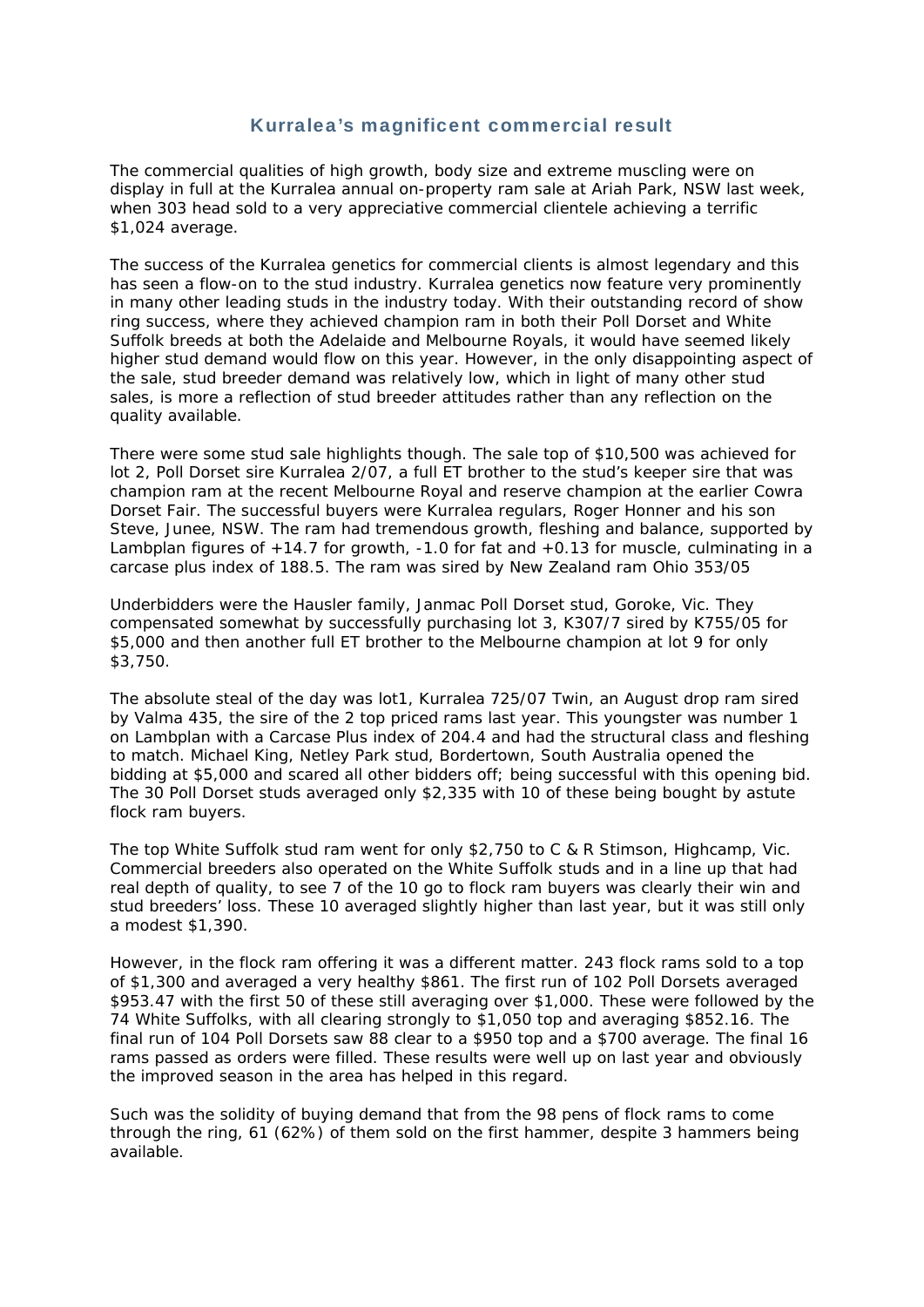Top flock ram price of \$1,300 was paid by Shaun Robinson, Binelong for the second pen of Poll Dorsets offered; big rams with extreme muscling which is such a rare combination due to this being a negative genetic correlation.

FS Falkiner & Sons, Deniliquin have been very strong supporters of the big clean pointed Kurralea rams for a long time and were back in force again this year. They purchased 44 Poll Dorsets to a top of \$950 and 43 White Suffolks to a top of \$1,000, plus also picking up several of the under valued stud rams in a great day's buying.

Fletcher International, Condoblin were also large repeat buyers, picking up 31 Poll Dorsets and 11 White Suffolks that also included 3 stud class rams, paying to \$1,000 on the flocks.

Chatsworth House, Chatsworth, Vic picked up 12 of the very best Poll Dorset rams, paying to the flock ram drafts' second top price of \$1,200 and at an average of \$1,100.

In the White Suffolks, Neil Arnold, Condoblin purchased 15 rams to \$1,050 and at a \$1,000 average to also be a very strong buyer. The only other double figure buyer was local Ariah Park buyer, WA Haddrill, who waited patiently until near the end of the sale and was able to pick up his 10 Poll Dorset purchases for a \$575 average.

## **Sale Summary**

| <b>Poll Dorset studs</b> | 2008     | <b>PD flocks</b><br>2007 | 2008    | 2007    |
|--------------------------|----------|--------------------------|---------|---------|
| Offered                  | 30       | 33                       | 206     | 182     |
| Sold                     | 30       | 33                       | 189     | 152     |
| Top                      | \$10,500 | \$12,000                 | \$1,300 | \$1,000 |
| Ave                      | \$2,335  | \$3,382                  | \$835   | \$722   |
| White Suffolk studs 2008 |          | <b>WS flocks</b><br>2007 | 2008    | 2007    |
| Offered                  | 10       | 12                       | 74      | 80      |
| Sold                     | 10       | 12                       | 74      | 80      |
| Top                      | \$2,750  | \$2,000                  | \$1,050 | \$900   |
| Ave                      | \$1,390  | \$1,250                  | \$852   | \$682   |



*Kurralea principal Jim Prentice holds the stud's \$10,500 top priced ram at their annual on-property ram sale. Also pictured is Steve Honner, Junee, NSW, who with his father Roger, were the purchasers.*